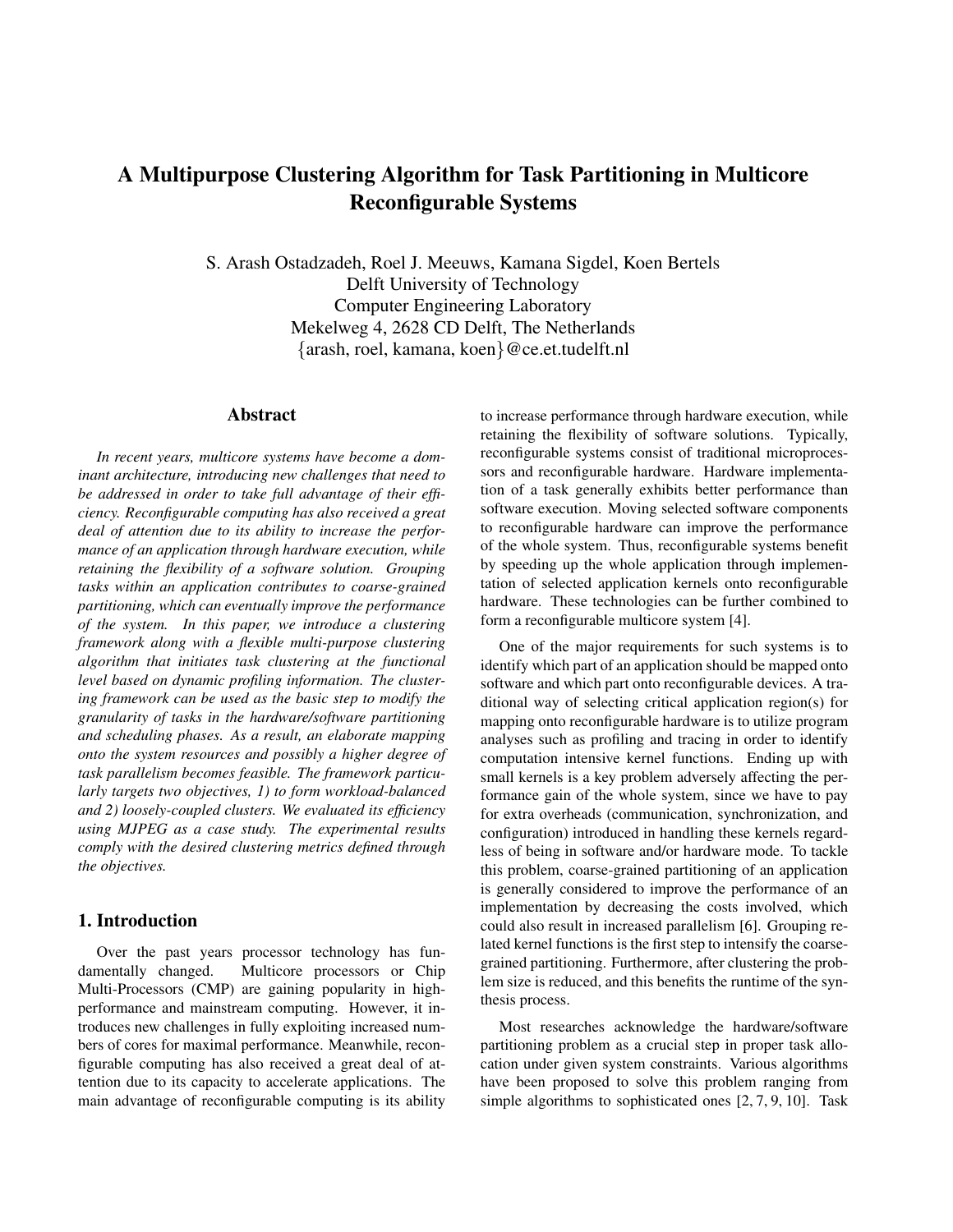scheduling and mapping onto underlying architecture is commonly addressed in subsequent stages [3, 5]. Here, we deviate from this routine as our general clustering algorithm is introduced early in Design Space Exploration (DSE) prior to actual HW/SW partitioning, scheduling, and mapping phases. We try to establish a comprehensive and flexible framework for creating efficient task groups with varying granularity, meanwhile taking into account predefined system/architecture resource constraints and preferences. Traditionally, these constraints and preferences are checked at late design stages, which lengthens the whole process and raises the costs involved. Somehow related to our work, [8] presents a clustering method as a preprocessing phase to a hardware/software partitioning and scheduling system. The approach is primarily focused on scheduling optimization. In contrast, our framework is more comprehensive and can be utilized for various design optimizations.

The main motivation of introducing the clustering framework as a preprocessing phase is to suppress undesirable task partitioning (assembling and/or splitting) cases which prove to be inappropriate, unnecessary, and non-optimal in subsequent design space exploration stages for HW/SW partitioning, scheduling and mapping. The flexible algorithm presented is capable of considering various criteria to come up with optimal or nearly optimal solutions suited for different cases. It also contributes to the portability of the partitioning scheme for different heterogeneous multicore reconfigurable systems, since system- and/or architecturespecific details can be peeled off from the core of partitioning process. In addition, the outcome of the clustering phase along with valuable dynamic profiling information extracted from an application can provide hints to application developers for individual design optimizations and refinements such as possible coarse-grained parallelism detection and extraction.

The rest of this paper is organized as follows. In Section 2, we describe our clustering framework along with the introduction of data usage analysis process. In Section 3, the clustering algorithm is proposed and discussed. A case study is presented in Section 4. Finally, Section 5 is devoted to the concluding remarks and some comments for future work.

## 2. Clustering framework

Currently, the proposed clustering framework focuses on two primary goals, namely, workload balancing and minimizing inter-cluster data communication. These goals address the most critical aspects of application development and execution in multicore reconfigurable systems. Needless to say, load balancing between clusters is the main property for performance gain in coarse-grained parallelism and the total communication time of a task's execution, either in hardware or software mode, is directly affected by the amount of inter-cluster data exchange. The flexible multipurpose clustering algorithm presented here is also capable of considering other objectives such as satisfying system/architecture constraints including FPGA resources (area/gate constraints, bus bandwidth, etc.).

In order to form abstractions of control and data dependencies, two graph representations are employed. Control dependencies are examined via a conventional call graph and a new graph named Quantitative Data Usage (QDU) graph is introduced to illustrate the amount of data usage dependencies between functions.

Extraction of the exact and precise data dependencies is only possible through static source code analysis involving exhaustive conditional statements analysis, input data diversity analysis and alias tracking, which have proven to be elusive when comprehensive program constructs are present in source code. Nevertheless, systems adopting this approach should impose some constraints on programming style and constructs to be able to produce desirable outcomes. An alternative approach would be to conduct simulated run(s) of the target application to track data accesses in memory. Although this technique may be prone to produce biased, inaccurate, and sometimes erroneous information about the actual application behavior, in most cases it can provide valuable information, which closely approximates the real pattern of data communication. Moreover, it's absolutely feasible with no restrictions on the structure of currently available programs.

In the proposed framework, data usage tracking is handled at function level, which implies a coarse granularity, yet delivers a sufficiently detailed overview of quantitative data dependencies within a program. Since the clustering framework generally plans to form task groups as primary building blocks for application development and execution on chip multiprocessors, we only need to go through the tracking process at coarse level in order to compensate for the resulted overheads of target application execution on the underlying architecture. Therefore, we do not consider instructions or small basic blocks within functions in this work. Tackling the problem at this level also benefits from the fact that it's more likely the clustering algorithm ends up with loosely coupled partitions regarding data communications via memory. Figure 1 depicts the clustering framework data flow along with other coupled units. It should be stressed that here we only focus on the representation of the new QDU graph, its implementation and integration within the simulation tool set and the clustering algorithm formulation.

#### 2.1. Annotated call graph

A basic call graph reveals the relations of caller and callee functions in a program. There are several profiling tools that can report these relations based on source code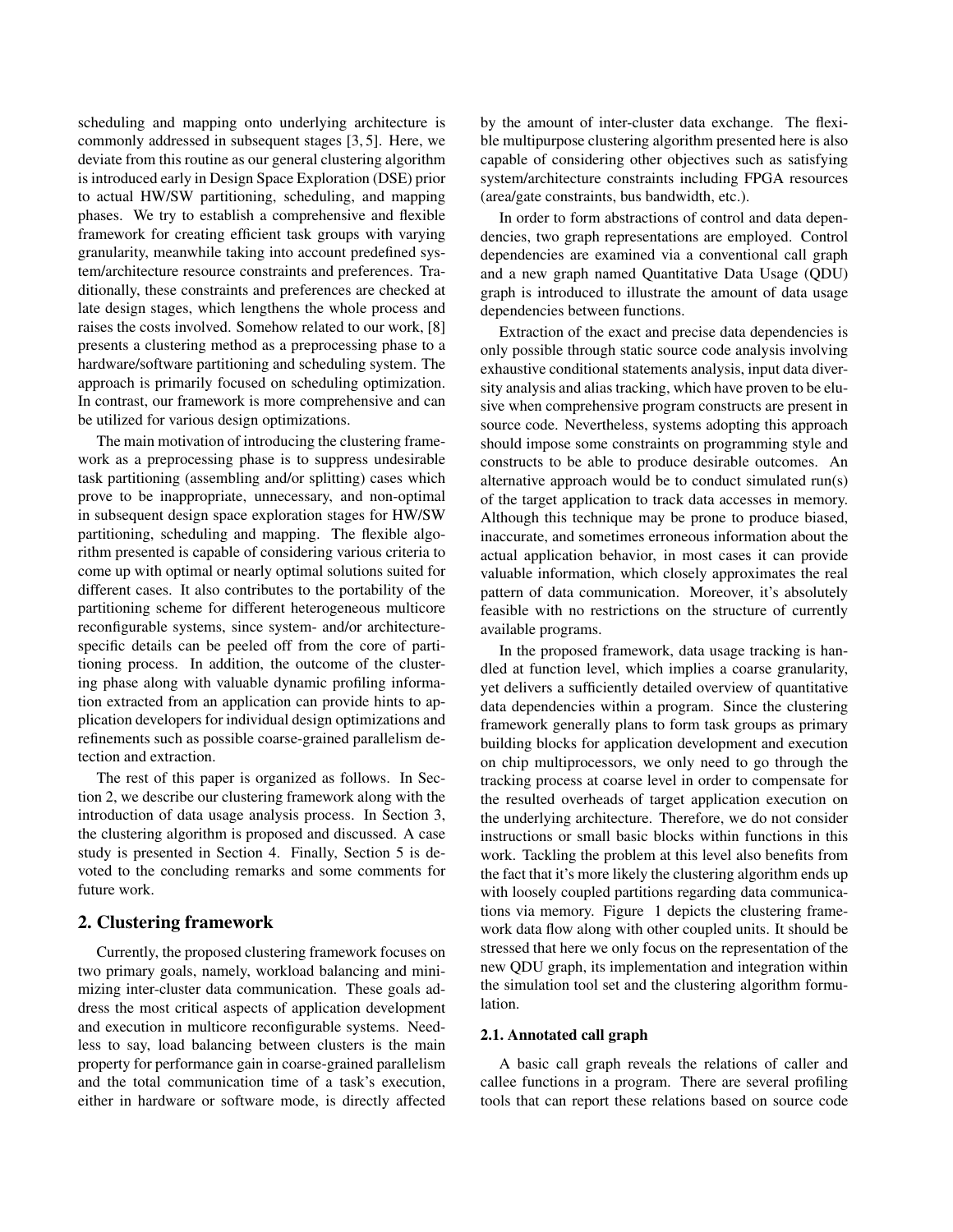

*Figure 1:* Clustering framework

or run-time analyses. The procedure involves recording all the function calls and returns. Initially, it's considered as a control dependency outline, since it shows the sequence of program execution in a coarse scale. However, regarding the fact that a caller function typically feeds input data to the callee, which in someway produces data as a return value, initiates also the concept of data dependency scheme among the co-operating functions.

What we need for our detailed analysis is beyond just the relations between functions. An annotated call graph not only visualizes these relations, but also contains the number of times a particular function is called, a particular function's self-contribution to the whole execution time, and a particular function's entire contribution as an aggregate of its descendants. The execution time contribution is used for workload balancing in the proposed clustering algorithm.

#### 2.2. Quantitative Data Usage (QDU) graph

Main memory data usage is tracked during simulated run(s) to identify exactly which function is reading what amount of data produced by which function. To record the required information during a program run, we need to monitor each unique memory address that is accessed inside a function. The most recent write access to a particular location is tagged by the respective caller and is then transformed into a data communication record when another function reads from that particular address. The entire records are subsequently examined and combined to form the quantitative data usage graph. In order to spot, extract and track the memory access data within the simulated run outputs, we designed and implemented a memory access recording module. The tracking process utilizes trie data structure for proper and fast storage and retrieval.

Considering hexadecimal digits in memory addresses, a

trie structure with base 16 is used. Each hexadecimal digit in a 32-bit memory address corresponds to one level in the trie data structure, leaving 8 levels deep in the hierarchy for complete address tracing. In order to save space as much as possible in module implementation, we have designed the structure to grow dynamically only on demand.

The recording process is accomplished in two distinct phases. In the first phase, we trace an 8-level trie for a particular memory address provided by the simulation tool set. For each access three different arguments are specified, namely, memory address, function ID, and read/write flag. In case of a write access, the corresponding memory cell representative in the trie is labeled with the caller function ID. When a read flag is detected, the function ID responsible for the most recent write in the memory cell is retrieved and passed along with the consumer function ID to the second phase where a data communication record is created. A 16-level trie structure is employed for this phase in order to accommodate both the producer and consumer function IDs. Figure 2 depicts the dynamic trie data structure used in the recording module. There may be cases where for a consumer function there is no prior producer, i.e., reading from a location where the data has not been tagged by write flag in that address. We call these compile-time data and it occurs for example when a function tries to read a constant. The module was implemented and integrated into the open source SimpleScalar tool set [1].



*Figure 2:* Dynamic trie data structure

#### 3. Clustering algorithm

The purpose of the clustering algorithm is to look for (strongly) interconnected functions in order to bind them in a cluster. As discussed subsequently, the term *interconnected* refers to more than just functions which extensively exchange data, though this characteristic is considered to have a critical role in clustering. As the main unit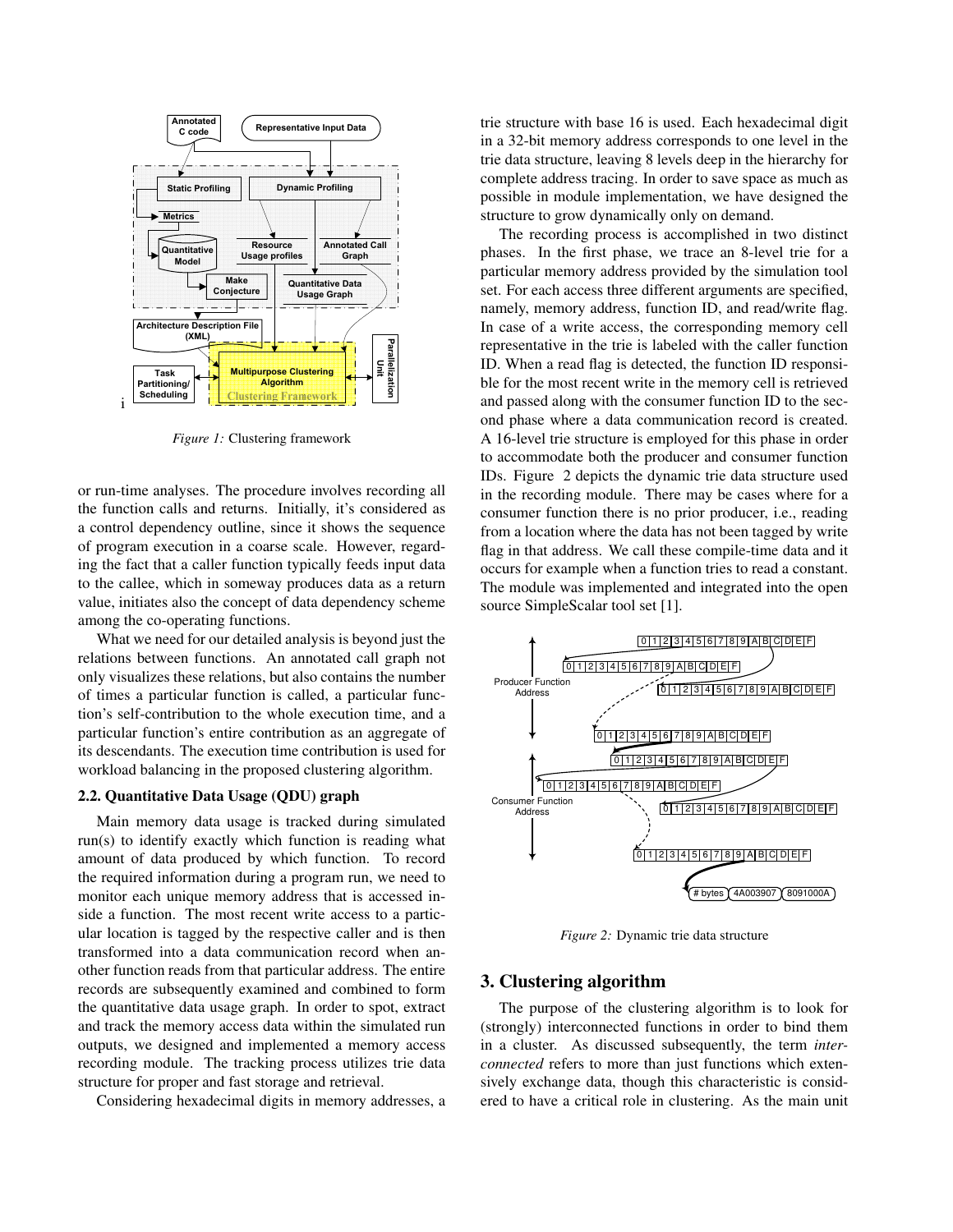in the framework, the clustering algorithm role in subsequent processing is crucial. The formed clusters constitute the complex coarse kernel blocks for HW/SW partitioning/scheduling/mapping tasks (threads) on the underlying architecture. Performance estimation feedbacks by the respective units will be used for additional cluster refinements. The extracted information in the framework and the clusters are also used as hints to the parallelization unit, where application revision is done in order to exploit possible coarse-grain parallelism. Grouping the functions into clusters divides the data communication streams between functions in two classes, Intra-cluster (connecting functions within a cluster) and Inter-cluster (connecting functions in different clusters). In order to perform the clustering, some metrics and properties are taken into account. We have classified them into five different categories as follows.

Balanced clusters - forming clusters that are nearly balanced with respect to the workload (total executing time).

Loosely-coupled clusters - as few inter-cluster data streams as possible will increase the overall performance and facilitates concurrent tasks execution.

Tightly-coupled functions within clusters - functions having close interactions are likely to be related and hence should be considered as a unit. This coupling can be addressed to bidirectional data streams, huge amount of data exchange, workhorse strategy, etc.

Balanced data streams - the communication loads for inter-cluster data streams are expected to be nearly balanced. This also implicitly involves the number of required streams between clusters and the channel bandwidth specifications.

Resource constraints satisfaction - some system/architecture constraints may apply in clustering, e.g., On-chip mapping area constraints.

Based on these properties, we also present some heuristic rules which will be used as anticipation criteria in the selection process. These rules are supposed to improve the quality of formed clusters.

- If a function only has data communication with another one or is only called by another function (according to the annotated call graph), it is desirable to put them inside the same cluster.
- If current cluster is relatively small in terms of overall execution time, it is desirable to favor the node with highest contribution in the selection criterion and vice versa. Definition of a small/large cluster is totally subjective, however, it is simple to consider number of clusters and estimate a contribution percentage, e.g., for 5 clusters, we expect a contribution of about 20% by each cluster.

- It is beneficial to limit the number of bidirectional data streams between clusters as much as possible. These data streams impose severe restrictions on subsequent parallelization process.

The heuristic rules can be revised and augmented for adaptation to individual system design, architectural or user preferences and requirements. The outline of the clustering algorithm is presented in figure 3. To form clusters around compute-intensive kernels, initially we spot those kernels which pass a minimum contribution threshold. This value is defined per case. For example, if we plan to end up with approximately four clusters, minimum amount of about 10% looks appropriate. This boundary value could be increased if too many kernels are selected or decreased if insufficient kernels meet the condition. We also conduct another strategy to discard excessive picked out kernels to ensure not ending up with surplus small clusters at last. In the preprocessing step, pair of kernels that are topologically close to each other (at most within distance of *d* in the QDU graph) are compared and the kernel with lower contribution is excluded, unless the to-be-discarded kernel has a contribution percentage higher than a threshold value, making it illogical to discard. As an example, when we are heading for five clusters, two kernels with 15% and 18% contributions are both expected to form their own clusters no matter how topologically close they are. Following this step, initial clusters are created with each selected kernel as an initiator. These clusters will grow gradually during subsequent stages.

In the main body of the algorithm, at each iteration, clusters are augmented with the best interconnected neighbor node. For each cluster, the candidates are evaluated by a ranking function. The function inspects and assigns a value to each node indicating the suitability of the node for merging with the current cluster. The selection process is intensely affected by the definition of the ranking function, providing high flexibility for the clustering algorithm. In order to adapt to different policies for cluster creation, individual elements and parameters consisting the function definition could be customized. As an initial attempt to examine our algorithm, we defined the function in the following simple format, considering only two major elements in selection criterion.

$$
R_{overall}(node_i) = C_1 R_{exe}(node_i) + C_2 R_{com}(node_i)
$$

where  $R_{overall}$  returns the final rank for  $node_i$ .  $R_{exe}$ refers to the execution-time rank of  $node_i$  among the candidates to merge with the questioned cluster. A proper rank is expected to be determined according to heuristic rules. For example, if we are currently eager to merge a computeintensive kernel with our small cluster, the node with the most contribution to the execution time of the application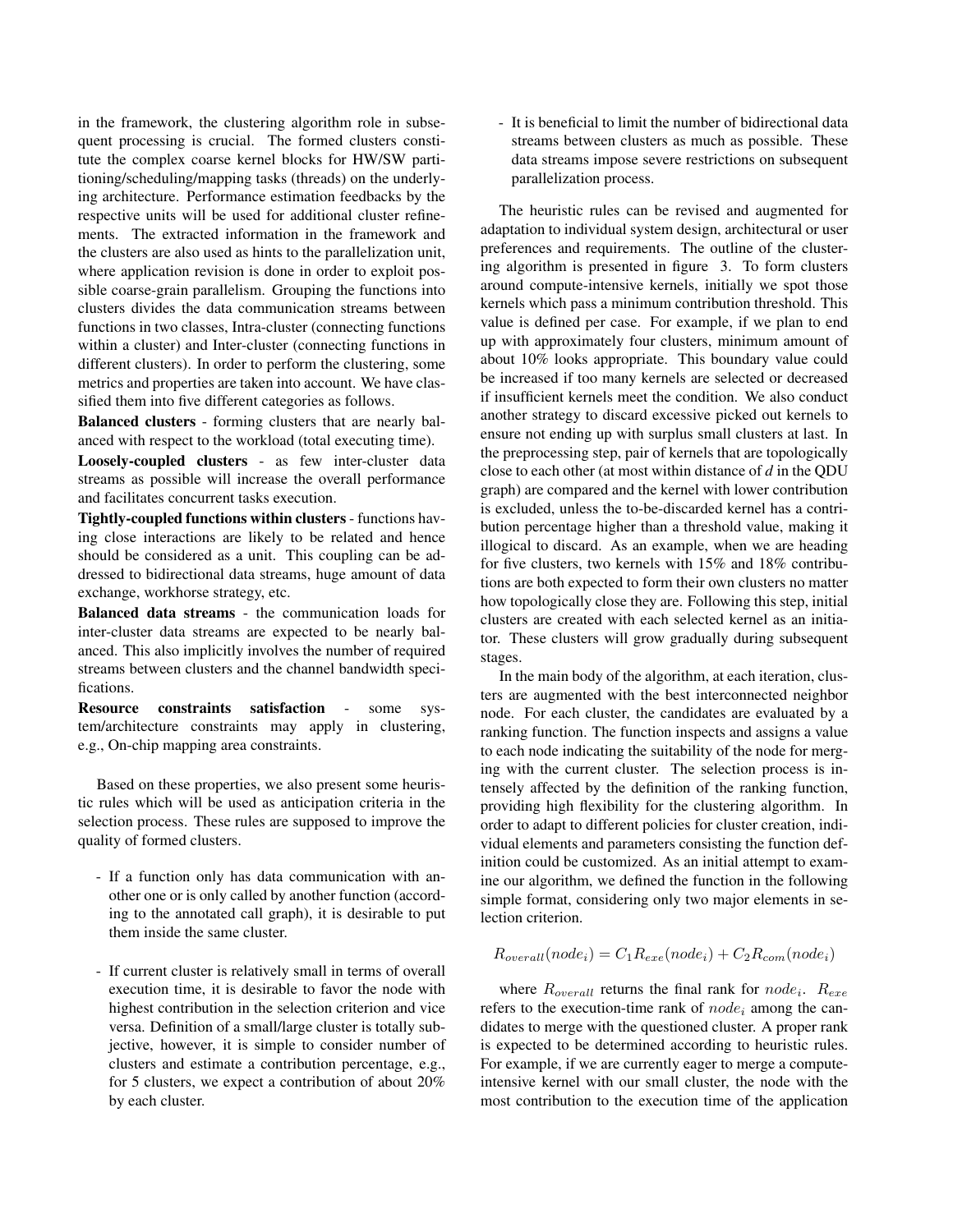

*Figure 3:* Clustering algorithm

gets the highest rank among candidates. Higher rank implies better chance for selection.  $R_{com}$  is estimated to reveal data communication intensity of  $node_i$  with respect to the nodes currently residing in the questioned cluster. Tighter data usage interactions (quantitatively) infers greater likelihood for inclusion in the current cluster.  $C_1$  and  $C_2$  are weighing coefficients to adjust individual ranks in the final multi-objective function output. In our experiment, we have assumed balanced stressing factors for these two parameters, setting both to 0.5. Should we have some constraints that by definition disqualify candidate(s), they must be applied prior to ranking function evaluation. Some heuristic rules could also act as rank revisors in favor or against certain candidate(s). As an example, regarding the first rule mentioned here previously, a candidate which has a dedicated caller in the cluster is expected to get the highest rank possible.

*Conflict resolution* should also be addressed for clusters competing to draw inward an identical candidate. As clusters set off to grow, this could happen when a particular candidate appears on top of the lists of two or more clusters due to high scores assigned by the ranking function. In this case, we favor the cluster in which the examined candidate has achieved the highest score. For all other clusters, new top candidates (if any) appearing just next in lines are selected. The same process is repeated until all conflicts (some new conflicts may appear during substitution) are resolved. When we merge the candidates with relevant clusters, some cluster properties and parameters should be updated in order to present the current status within the growing cluster. These parameters are particularly used in checking the conditions to finalize clusters as well as in ranking function and constraints checking. For example, if a cluster is growing big with respect to the total execution time contribution and it is exceeding the predefined threshold, we may opt to mark the cluster as finished. Generally, the point where we decide not to continue with a particular cluster is subjective and should be declared in constraints. The last phase in the clustering algorithm is concerned with handling the nodes which had no chance to end up inside clusters in the main loop. This rarely happens provided that we define proper and reasonable constraints complying with the underlying system and corresponding application. However, we propose two solutions to handle this situation. In the first, we can set about to put all the remaining nodes in an extra cluster or more if desired. The same procedure as described in step IV of the algorithm could also be employed. Another solution would be to relax constraint(s) which prevent the nodes to be merged with the currently chosen number of clusters. It should also be noted that if we are already applying some hardware mapping constraints or some uncompromising conditions for the clusters, it may not be feasible to go for the second solution. In that case, we certainly have difficulties running the application totally in hardware.

### 4. Case study

For an initial evaluation of the proposed clustering framework and algorithm, we have used an implementa-